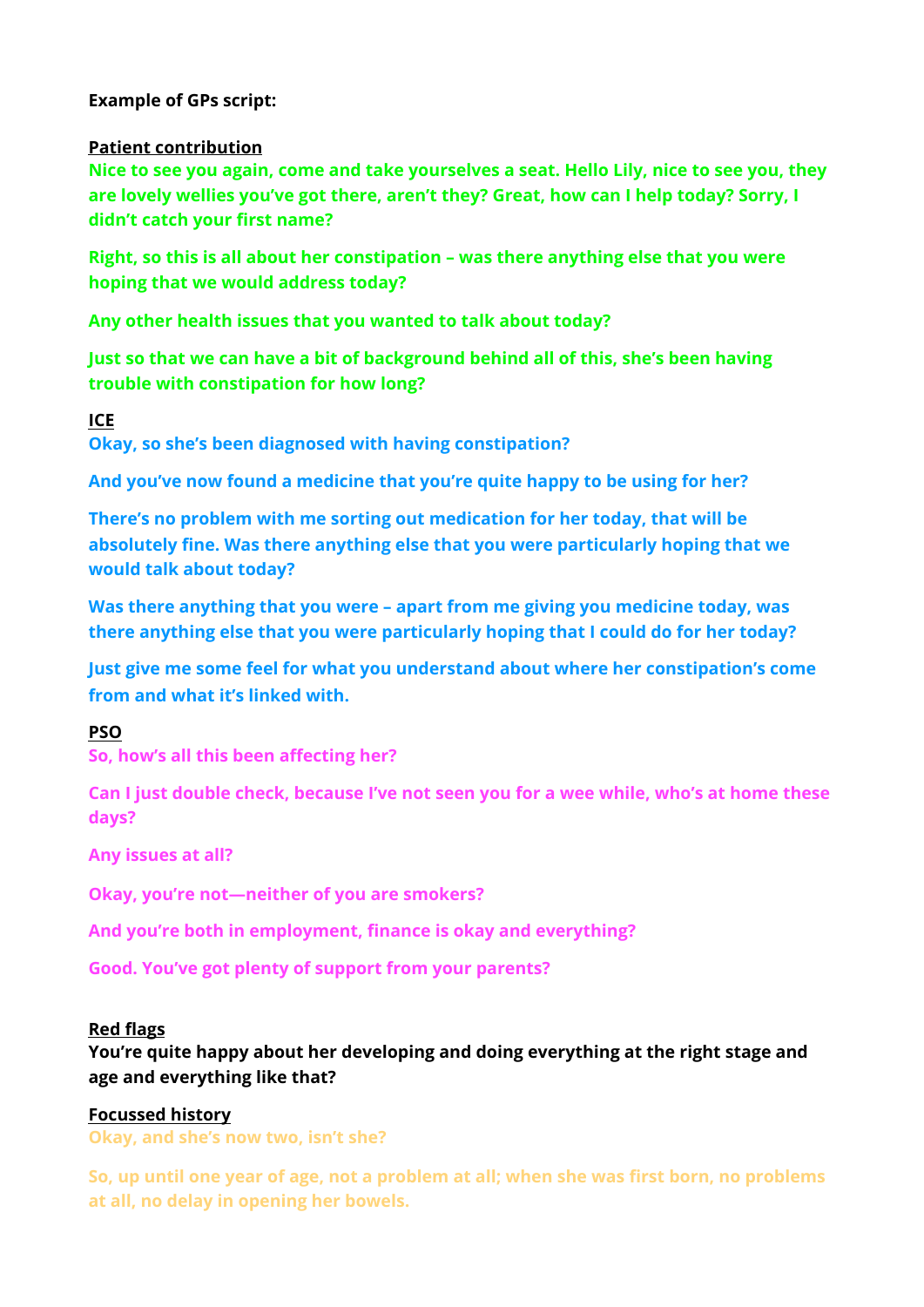**So, her poo's not now painful to pass, but she's holding on to it all the same.** 

**Okay. So, her poo's not now painful to pass, but she's holding on to it all the same.** 

**So, we're just having to give her a little bit extra to make sure that things keep on going.** 

**Dietary-wise, what's she like?** 

**Okay, so we've addressed all of those concerns…** 

**Okay, because we talked about making sure that she had plenty of fluid and making sure that she's not lacking in that, and later on that she had plenty of fruit and veg – and those are not issues at all. She looks active.** 

**She's managing to get around? She looks like she's grown really well, as well.** 

**And we've kept an eye on her growth, haven't we? So, height and weight, and she's doing really well on her growth lines for height and weight, she's not overweight or anything like that.**

## **Focussed examination**

**What I'd like to do, if it's okay with you, today is have a wee feel of her tummy and check her weight and make sure that that's all okay, and I'll sort her out with the medicine.** 

**If you can stand yourself on the scale here first, if that's okay.** 

**Tell you what, what we could do is we could get mum to hold you and then we'll do some maths to get it, all right? There we go.** 

**Brilliant, so, including mum, we've got 97. And then, without Lily, it's 85. So, we've got 12 kilos of weight. That's brilliant, okay, great. Let's pop you up on the couch and I'll have a feel of your tummy. No soreness around her backside at the moment?** 

**Okay, has anyone looked at her backside recently?** 

**Yeah, if you undo the poppers, just lie her down. Shall we tickle your tummy a second?** 

**That's great, that's great. Okay, no great big lumps of poo there, which is great. While you've got her there, before you put her back together, just two seconds… I'll just double check that everything's looks okay at the moment, okay. It looks as if it's healing really well, doesn't it, fabulous.** 

**That's fine, great, great. Shall we see how tall you are as well? That's great, thank you, lovely. Great. Thank you.** 

# **Identify problem and explain diagnosis**

**Okay, no great big lumps of poo there, which is great.** 

**Because she's been constipated for a year, we would expect that probably, that process is going to take a few months.** 

# **Check understanding**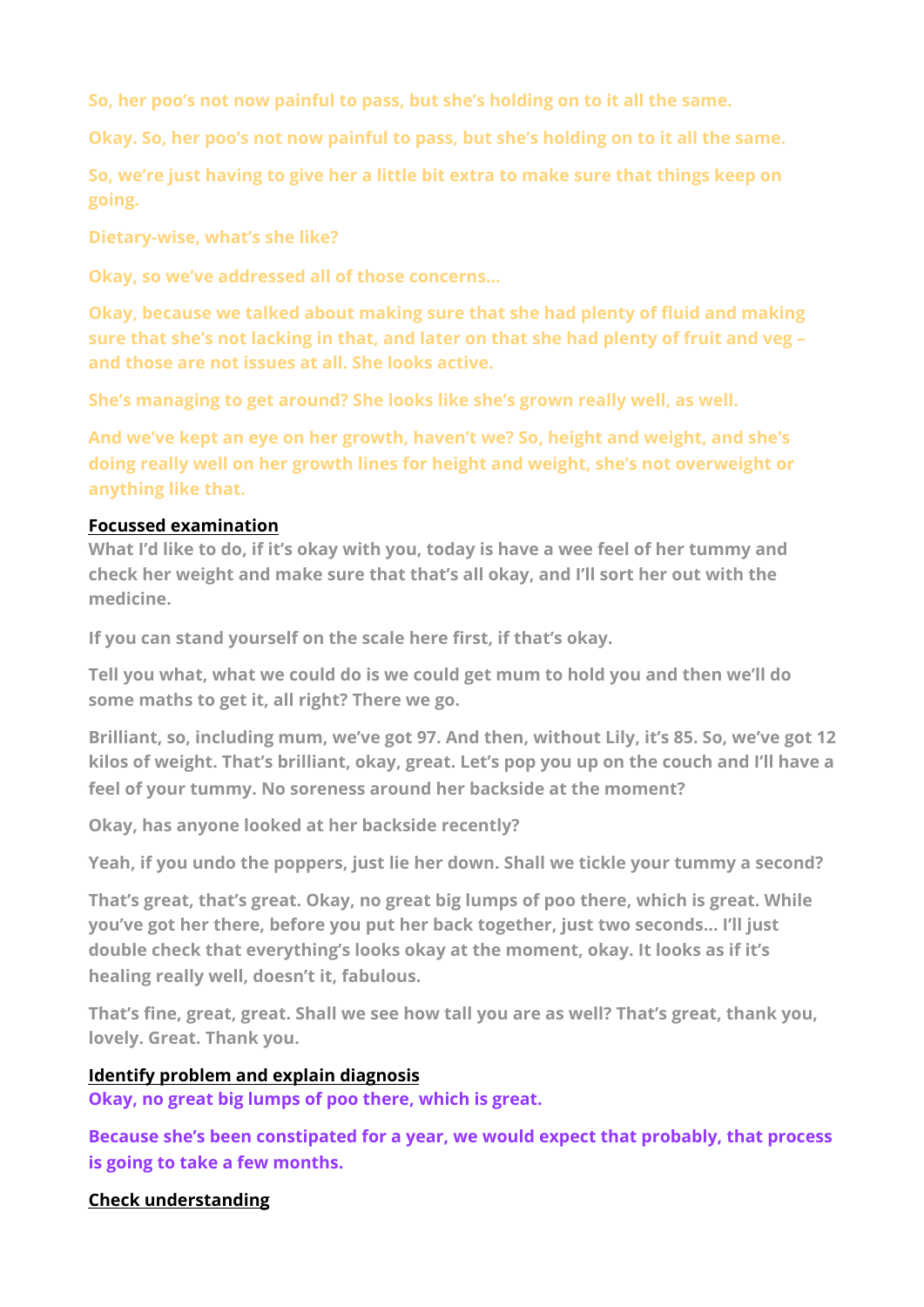# **Does that all make sense?**

## **Have you got any questions?**

#### **Develops management plan / shares management plan**

**It sounds like what we need to do is keep her on plenty of the medicine over a long period of time, and I'll make sure that you've got decent instructions on that.** 

**Can I check, have you been given much written information about this sort of problem before?** 

**I've got something else that may be of interest to both of you as well.** 

**It can be really traumatic can't it? The idea that it's going to be sore when you poo?** 

**And it's important for her to understand that in the long term, that she shouldn't be holding onto her poo for long, because it can cause problems. It's difficult for kids to understand that, but what I do have it a very lovely toy that may help you to share this with her when she's at an age that you can sit down and go through a picture book with her.** 

**And this picture book would just show her pictures of what's going on there.** 

**Now, she may not be at an age yet where she can fully understand that, but as she goes on to the age of three or four, then this may be something that she can connect with a bit better. So, I'm going to print off today before you go, is a copy of this little booklet. Alternatively, I can send it to you by email, and it might be a bit better by email.** 

**So, this publication is called 'Talking about Constipation' and I'll send all of these to you; but it's got some nice pictures.** 

#### **You've got it already?**

**Fabulous, so it's really useful to sit down with her, when she's of an age where she's going to take it in, and just go through it page-by-page and just for her to understand a little bit more about what triggers this constipation. And, it's important for adults, also, to understand this, and it's pitched somewhere between you as a grown-up and her as a child to try and understand what's important about the elements of keeping your bowels regular, and not holding onto it. Obviously, you've got a good grasp of what's going to protect her against this.** 

**So, I think that probably what she needs is medicine to keep her going for at least two or three months, okay, and then after that, we'll probably find that the bowel itself will have re-trained itself so that it doesn't hang on for too long.** 

**So, let me give you plenty of what she needs at the moment. So, this is the solution that she's taking, which is the 5mg per 5ml oral solution – that's the right strength isn't it?** 

**And she's currently taking what dose of that at the moment?** 

**5ml, so I've put it on as a repeat prescription.** 

**Safety net and follow up**